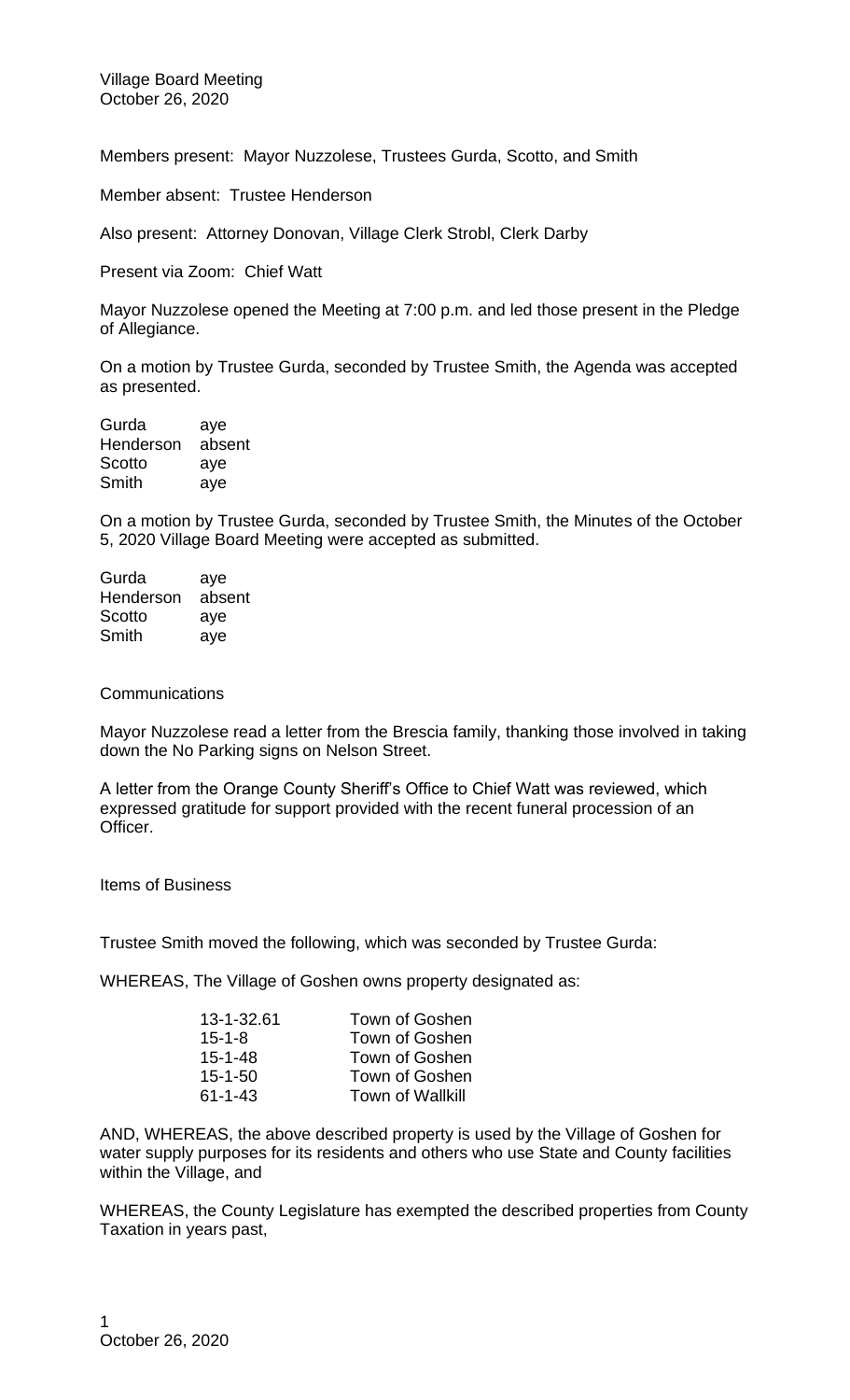NOW, THEREFORE, BE IT RESOLVED, that the Village of Goshen is requesting the Legislature of Orange County to exempt the described property from County taxation, for the year 2022, in view of its use for municipal purposes.

Gurda aye Henderson absent Scotto aye Smith aye

The following was moved by Trustee Smith, and seconded by Trustee Scotto:

**WHEREAS**, the Village of Goshen has heretofore solicited proposals pursuant to a "Request for Proposals" (hereinafter "RFP") duly issued September 23, 2020, wherein and whereby the Village invited the submission of proposals and statements of qualification from qualified tow companies for the purpose of providing 24-hours a day, 7 days a week service for the removal, towing and storage impoundment of certain motor vehicles as is more particularly described in the RFP; and

**WHEREAS**, towing services are services that require special skills and/or training and constitute an exception to competitive bidding requirements as provided by law and are therefore not subject to competitive bidding requirements and may be awarded in accordance with the procedures promulgated pursuant to Section 104-b of the *General Municipal Law*; and

**WHEREAS**, the Village of Goshen has publicly advertised a notice in the official newspaper of the Village seeking responses to the RFP from qualified towing companies and has also directly solicited certain towing companies so as to attempt to obtain multiple proposals so that the most qualified tow company could be selected to provide the required services to the Village; and

**WHEREAS,** the Village has further developed a process that provides for public solicitation of proposals, has established and disclosed the criteria for selection in writing prior to the solicitation of proposals and has publicly opened such proposals and now desires to award this professional service contract as provided by law; and

**WHEREAS**, two firms have submitted proposals which firms include Chet's Garage, Inc.; and Adamis Towing, Inc.; and

**WHEREAS**, the proposals were examined pursuant to the criteria set forth in the RFP, with the following items being carefully considered:

- Experience, credentials and ability to provide a high level of service;
- Responsiveness to the requested proposals, including demonstrated commitment to customer service;
- Quality and performance of services offered based on previous experience and/or reference checks for the same or similar services;
- Completeness of proposal, including following direction and providing all requested information.
- Location, safety and security of storage yard; and

**WHEREAS,** Adamis Towing, Inc., possesses the experience, credentials and ability required by the Village and has provided a high level of service in connection with the towing services it has heretofore provided to the Village; and

**WHEREAS,** Adamis Towing, Inc., has demonstrated responsiveness to the requested proposal and has further demonstrated commitment to customer service; and

**WHEREAS,** Adamis Towing**,** Inc. has heretofore provided high quality services to the Village of Goshen; and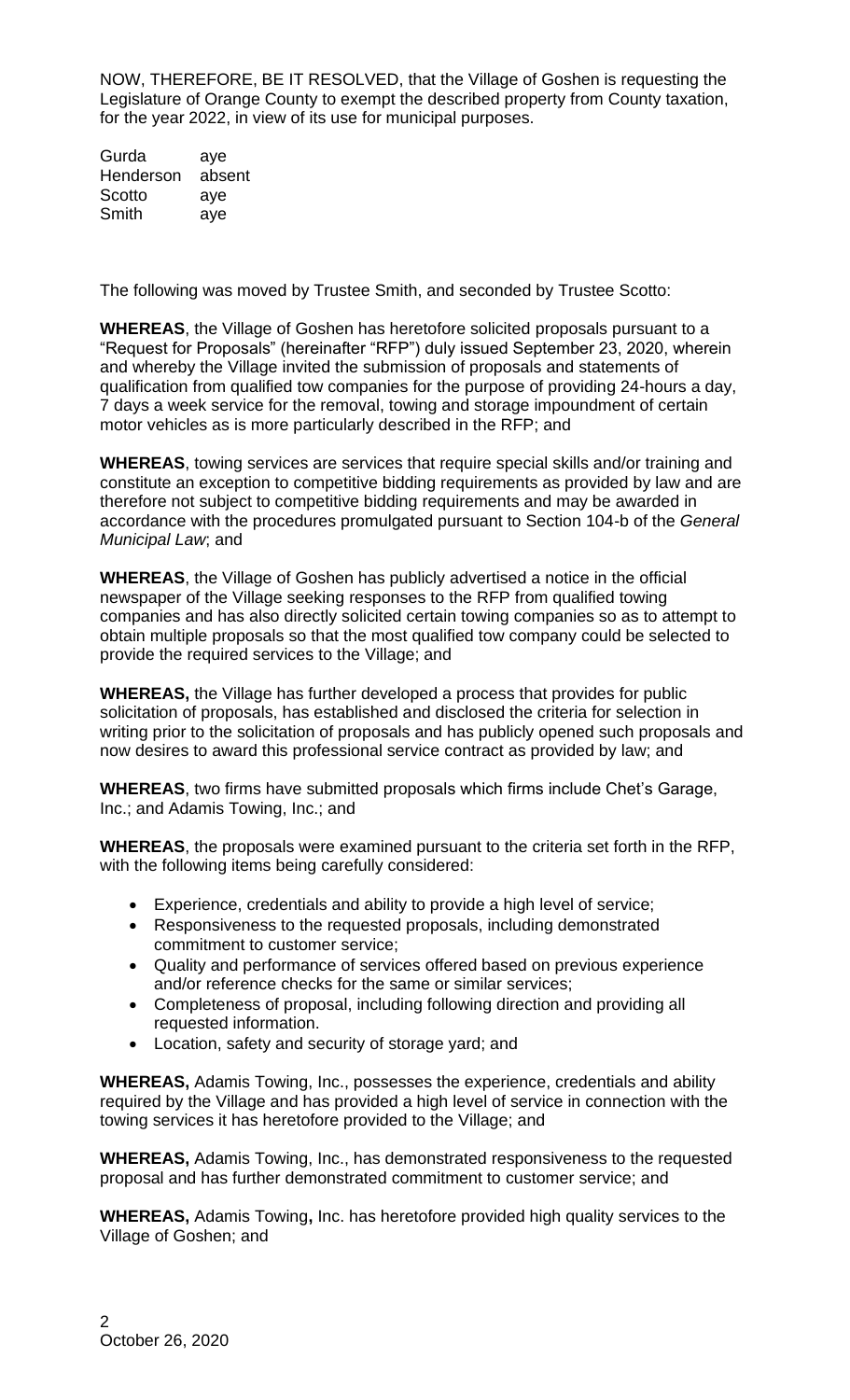**WHEREAS,** the safety and security of the Adamis Towing, Inc. storage yard meets all pertinent Village requirements; and

**WHEREAS,** the proposal submitted by Adamis Towing, Inc. is complete and has provided all pertinent requested information; and

**WHEREAS**, on balance, and after carefully evaluating the proposals that have been submitted, and upon due deliberation and for the reasons set forth herein, the Village Board finds that a contract award to Adamis Towing, Inc. is in the best interests of the Village;

## **NOW**, **THEREFORE**, it is hereby

**RESOLVED**, that the three (3) year contract is awarded to Adamis Towing, Inc. upon the terms, provisions and conditions that are set forth in the RFP; and it is further

**RESOLVED** that the Mayor is duly authorized to affix his signature to said contract.

| Gurda     | aye    |
|-----------|--------|
| Henderson | absent |
| Scotto    | aye    |
| Smith     | aye    |

On a motion by Trustee Smith, seconded by Trustee Scotto, bills as examined by members of the Board were approved in accordance with Abstract 2020/2021 number 04, check numbers 18110 through 18229 in the amount of \$449,587.98.

| aye    |
|--------|
| absent |
| aye    |
| aye    |
|        |

On a motion by Trustee Smith, seconded by Trustee Scotto, Joseph Gersbeck, Erin Harrison, and Vincent Rizzo are hereby authorized to attend the Hudson Valley Water Works Grade A Compliant Lab Course to be held on December 8, 2020 at the Town of Wallkill Town Hall. The total cost is \$225.00 and participants will receive renewal credits for Grade A operators and 5 contact hours for those who take a correspondence course of any grade.

| Gurda     | aye    |
|-----------|--------|
| Henderson | absent |
| Scotto    | aye    |
| Smith     | aye    |

Discussion of Short-Term Rental Properties

The Meeting was turned over to Village Planner Kristen O'Donnell, Lanc & Tully, P.C., for a discussion of Bed and Breakfast accommodations and other short-term rental properties.

Ms. O'Donnell noted that Attorney Donovan had previously distributed copies of Shortterm Rental Property Local Laws adopted by the Town of Warwick, the Village of Montgomery, and the City of Saratoga Springs.

Board Members were in agreement that they want to protect the quality of life in the village, and they have no desire to change its character.

It was determined that there should be two separate regulations, one for Bed and Breakfasts and one for non-owner-occupied short-term rentals.